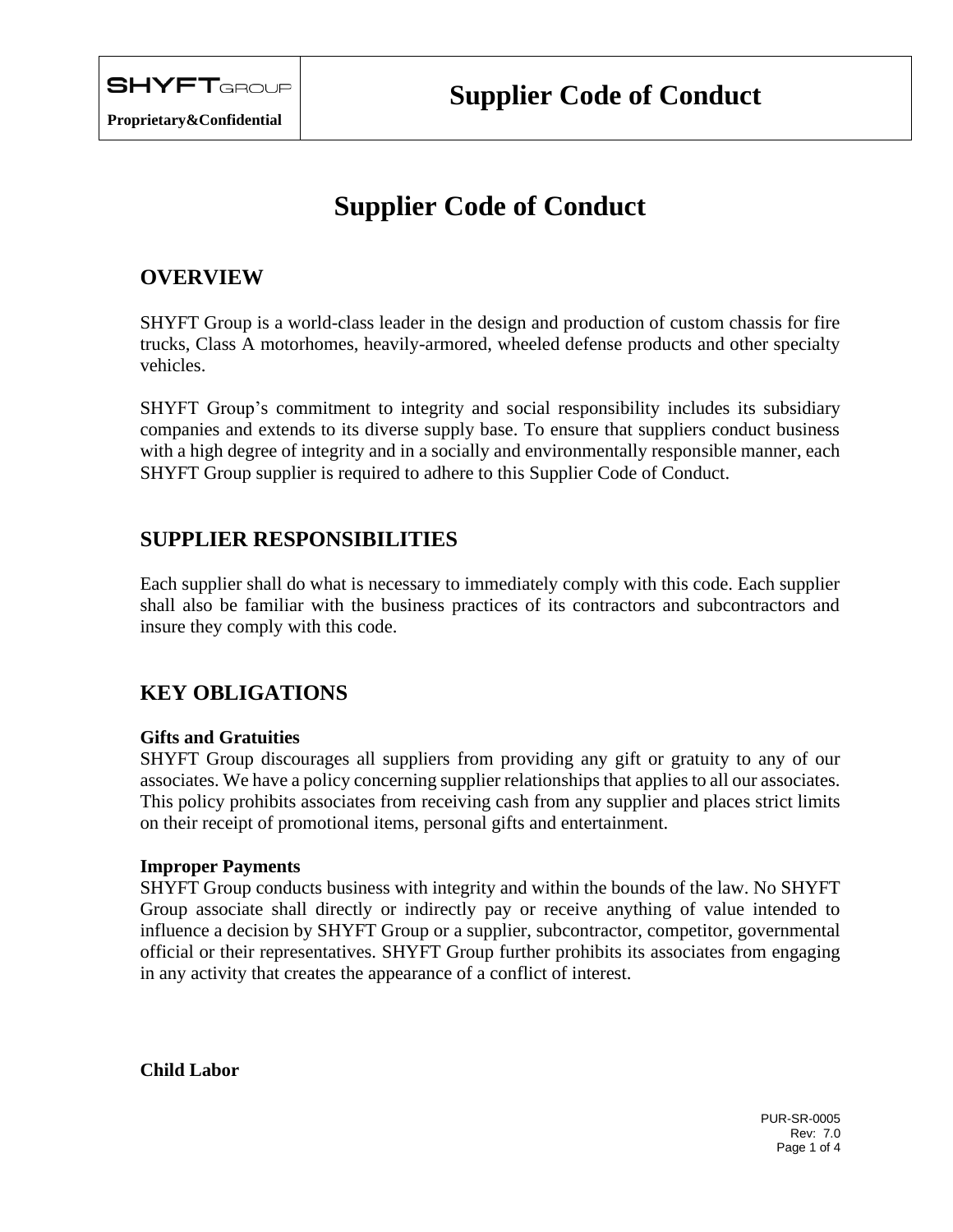SHYFT Group does not employ child labor. All suppliers, contractors and subcontractors must comply with applicable local child labor laws and employ only workers who meet the applicable minimum legal age requirement for their location. Examples include local laws that prohibit employment under the age of completion of compulsory education or under the minimum age for employment in the country of manufacture.

## **Forced Labor**

SHYFT Group will not employ forced or involuntary labor. Suppliers and their contractors and subcontractors must comply with local laws prohibiting forced or involuntary labor.

#### **Compensation and Working Hours**

SHYFT Group pays associates a competitive wage. Suppliers and their contractors and subcontractors shall compensate their workers by providing wages, including overtime pay and benefits that comply with the applicable laws and regulations.

#### **Nondiscrimination**

SHYFT Group supports diversity and equal opportunity in employment. Unlawful discrimination in the workplace is not acceptable under any circumstance. Suppliers and their contractors and subcontractors must comply with all applicable local laws concerning nondiscrimination in hiring and employment practices.

#### **Environment**

SHYFT Group is committed to practices that will ensure a better environment and conducts its operations in compliance with applicable environmental laws and regulations while working to obtain ISO 14001 certification by 2020. Suppliers and their contractors and subcontractors are expected to conduct their operations in an environmentally safe manner and to comply with all applicable environmental laws and regulations in the countries in which they operate.

# SHYFT GROUP ENVIRONMENTAL HEALTH AND SAFETY POLICY:

- Protect people and the environment by working to prevent accidents and pollution.
- Ensure our facilities and processes are compliant with applicable local, state, and federal regulations (environmental requirements), industry best practices, customer requirements, and other applicable requirements.
- Promote environmental and safety achievement through its leadership, and associate involvement across all locations.
- Establish, promote and drive toward specific performance goals to ensure continuous safety and environmental improvement.
- Provide personnel and resources to maintain a compliance-focused environmental, health and safety management system.

SHYFT will ensure the environmental policy remains appropriate to the nature, scale and environmental impacts of its activities, products or services, including commitments to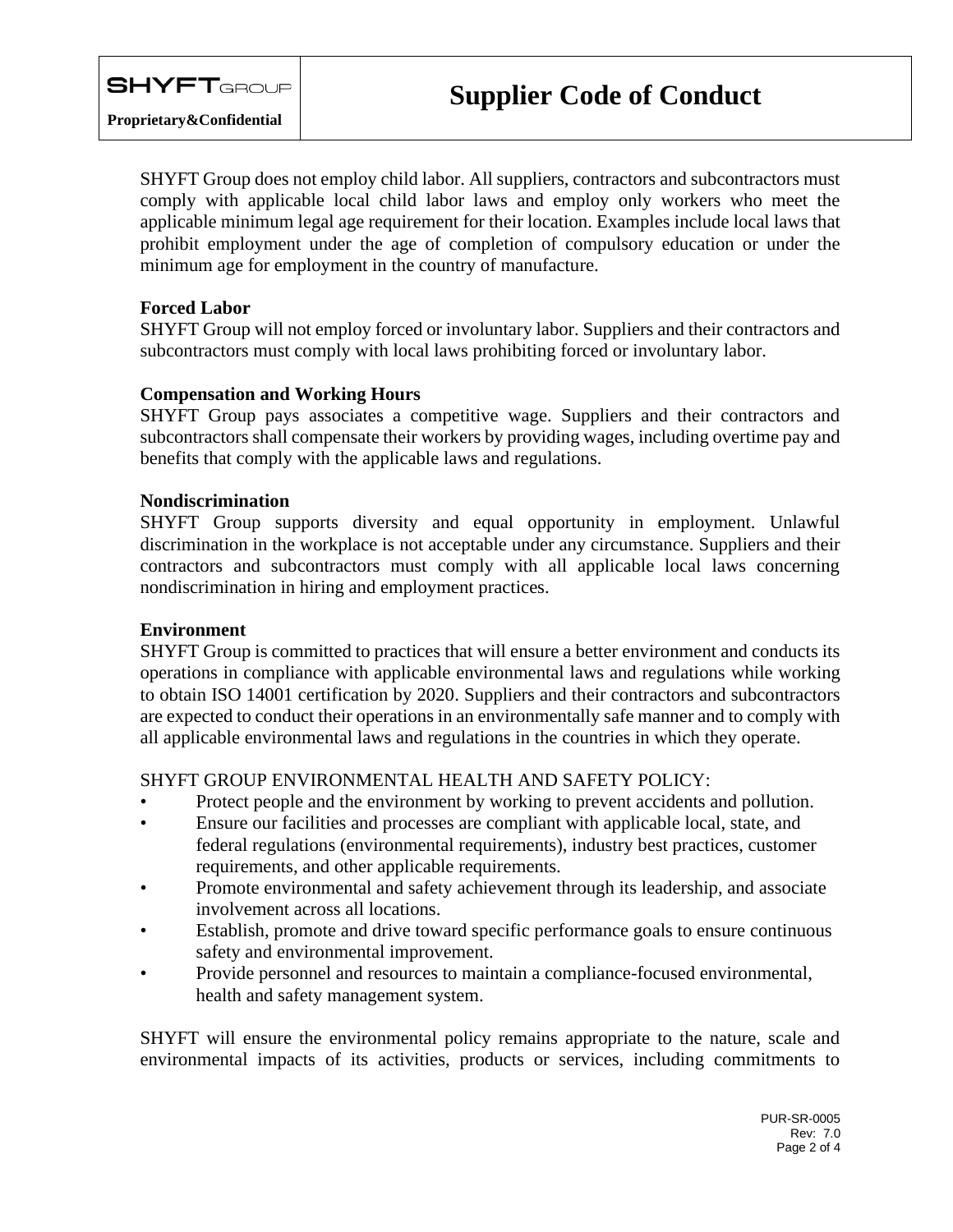

pollution prevention. SHYFT will maintain compliance and provide a framework for setting and reviewing environmental objectives and targets.

## **Health and Safety**

SHYFT Group conducts its operations in compliance with applicable health and safety laws and regulations. Suppliers and their contractors and subcontractors are expected to provide a safe, healthy and productive working environment that supports accident prevention and minimized exposure to health risks. Suppliers and their contractors and subcontractors must comply with all applicable health and safety laws and regulations in the countries in which they operate.

#### **Confidential Information**

SHYFT Group is committed to complying with applicable laws concerning proprietary, confidential and personal information. Suppliers and their contractors and subcontractors are required to comply with all applicable laws, regulations and agreements governing the protection, use and disclosure of SHYFT Group proprietary, confidential and personal information.

# **OTHER MATTERS**

#### **Non-Compliance Reporting**

Violations of the SHYFT Group Supplier Code of Conduct should be reported using one of the following confidential options:

| Telephone:   | 1-517-543-6400      |
|--------------|---------------------|
| Post Office: | <b>Ryan Roney</b>   |
|              | 1541 Reynolds Road  |
|              | Charlotte, MI 48813 |
|              | US A                |

# **Legal Effect**

This code is part of the SHYFT Group Supplier Manual. The responsibilities and obligations stated in this code are contract obligations of the supplier. Any non-compliance with this code by a supplier or any of its contractors or subcontractors who perform work related to the contract between SHYFT Group and the supplier will be considered a breach of the suppliers' contract with SHYFT Group and may lead to suspension or termination of the contract.

#### **Contact Information**

For questions or comments on the SHYFT Group Supplier Code of Conduct, please contact your Purchasing representative or Supply Chain Management at [Purchasing@theshyftgroup.com](mailto:Purchasing@theshyftgroup.com)